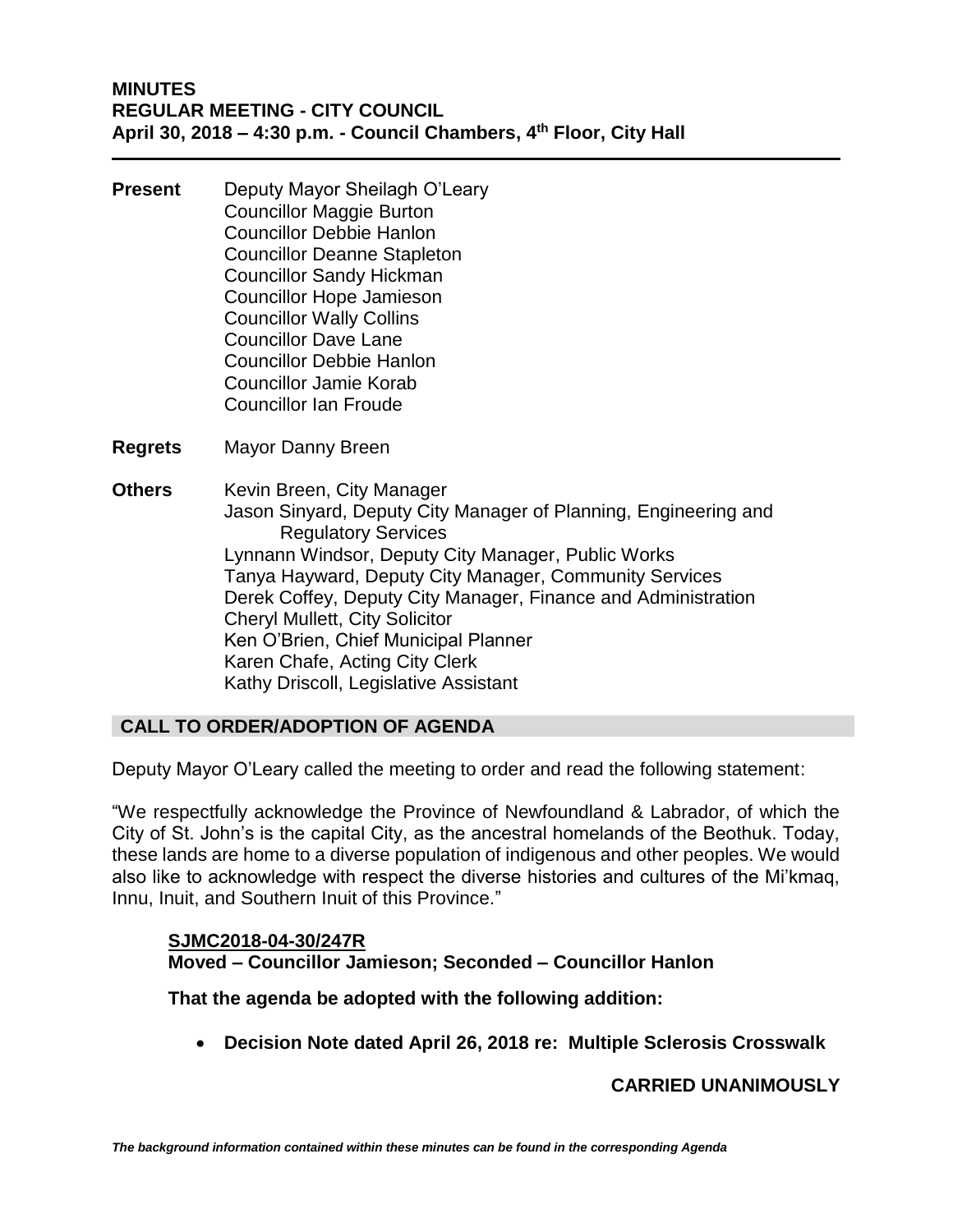#### **ADOPTION OF MINUTES**

### **SJMC2018-04-30/248R Moved – Councillor Collins; Seconded – Councillor Froude**

**That the minutes of April 24, 2018 be adopted as presented.**

### **CARRIED UNANIMOUSLY**

### **DEVELOPMENT COMMITTEE REPORT**

#### **Built Heritage Experts Panel Report – March 21, 2018**

Council considered the above noted report and the recommendations therein:

**Decision Note dated March 21, 2018 re: 40 Rennie's Mill Road – Lawrence Canning**

**SJMC2018-04-30/249R Moved – Councillor Burton; Seconded – Councillor Lane**

**That Council approve the design of the fire escape at 40 Rennie's Mill Road as proposed, with building condition to be attached by Inspection Services.**

**CARRIED UNANIMOUSLY**

#### **Development Committee Report – April 24, 2018**

Council considered the above noted report and the recommendations therein:

### **Crown Land Grant for extensions of Private Property CRW1800013 – 32 Densmore's Lane**

**SJMC2018-04-30/250R Moved – Councillor Burton; Seconded – Councillor Collins**

**That Council approve the Crown Land Grant for 32 Denmore's Lane.**

**CARRIED UNANIMOUSLY**

# **Committee of the Whole Report – April 25, 2018**

Council considered the above noted report and the recommendations therein:

# **Decision Note dated April 11, 2018 re: Terms of Reference for Heritage Policy Working Group**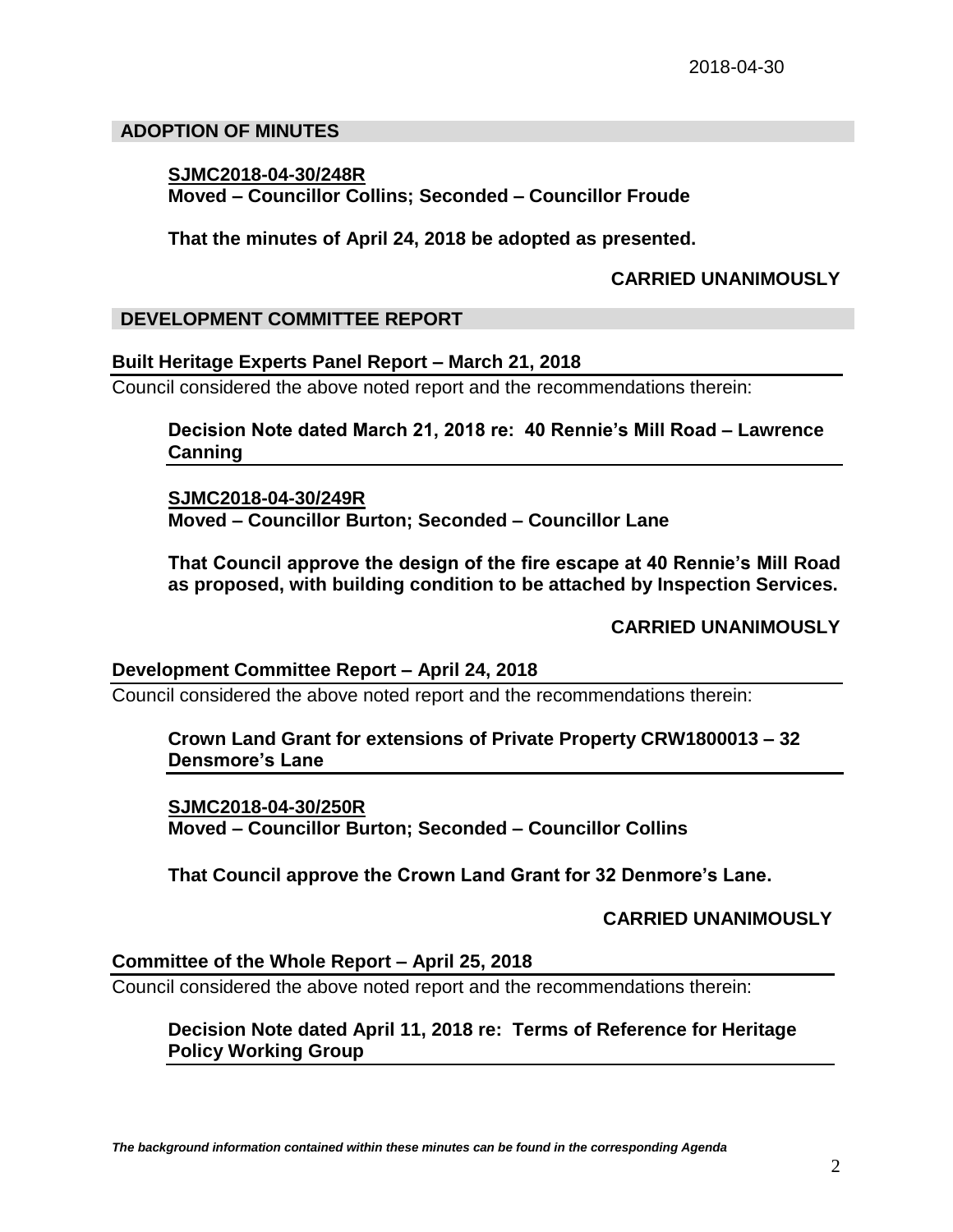**SJMC2018-04-30/251R Moved – Councillor Burton; Seconded – Councillor Jamieson**

**That Council exempt the Heritage Policy Working Group from Section 5 of the Terms of Reference for the Working Group and reconfirm the appointment of those public members it has already approved with a public recruitment process.**

# **CARRIED UNANIMOUSLY**

#### **DEVELOPMENT PERMITS LIST**

Council considered as information, the above noted for the period of April 19, 2018 to April 25, 2018.

### **BUILDING PERMITS LIST**

Council considered, for approval, the above noted for the period of April 19, 2018 to April 25, 2018.

#### **SJMC2018-04-30/252R**

**Moved – Councillor Froude; Seconded – Councillor Stapleton**

**That the building permits list dated April 19, 2018 to April 25, 2018 be adopted as presented.**

# **CARRIED UNANIMOUSLY**

# **REQUISITIONS, PAYROLLS AND ACCOUNTS**

Council considered the requisitions, payrolls and accounts for the week ending April 25, 2018.

**SJMC2018-04-30/253R Moved – Councillor Hickman; Seconded – Councillor Korab**

**That the requisitions, payrolls and accounts for the week ending April 18, 2018 in the amount of \$2,077,616.01 be approved as presented.**

# **CARRIED UNANIMOUSLY**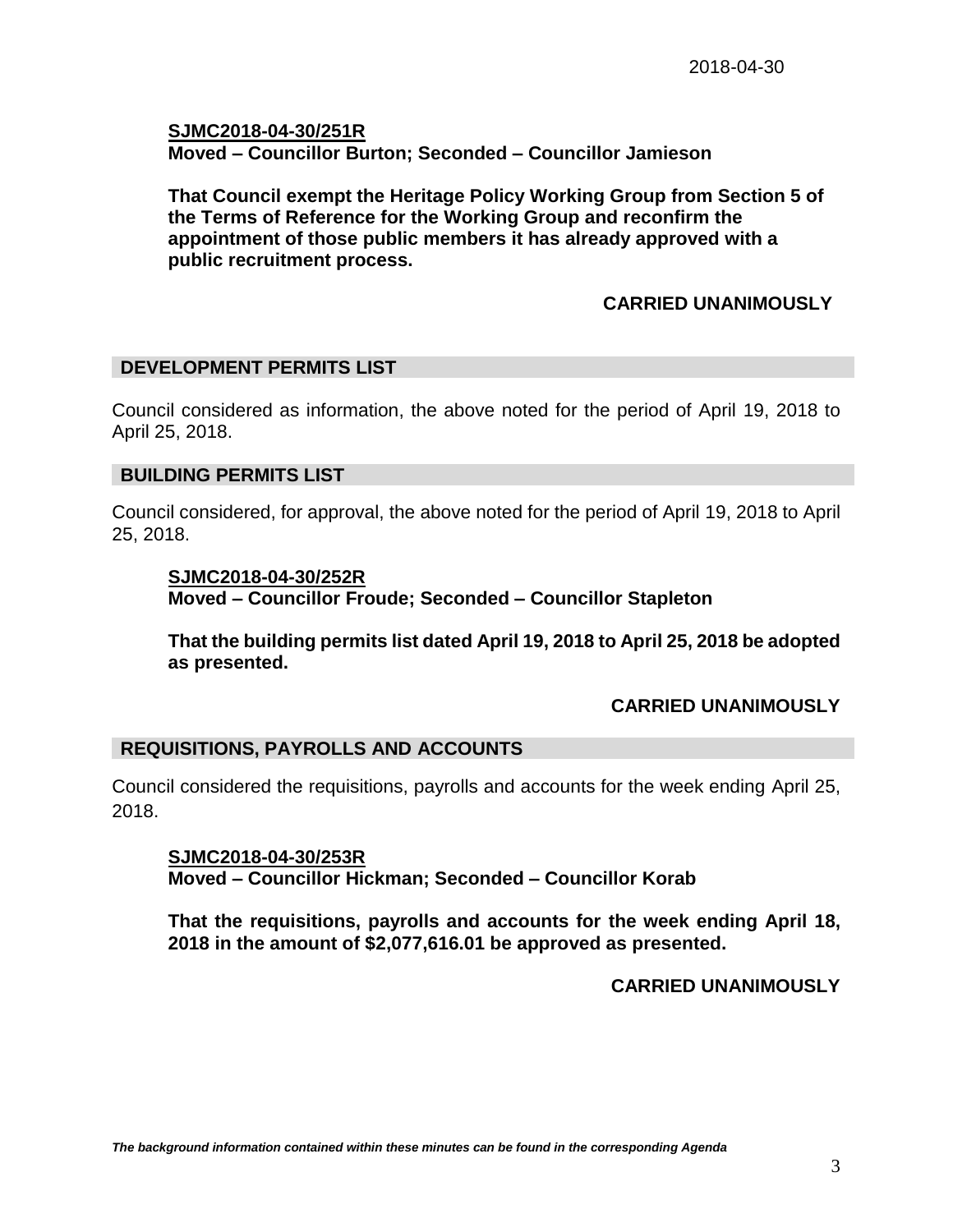# **TENDERS/RFPS**

# **Tender 2018066 – Supply and Delivery of 2 Single Axle Garbage Trucks**

Council considered the above noted.

### **SJMC2018-04-30/254R Moved – Councillor Froude; Seconded – Councillor Burton**

**That Council award tender 2018066 to the lowest bidder that meets specifications, Shu-Pak Equipment Inc. – Bid 2, in the amount of \$662,400.00, as per the Public Procurement Act.**

# **CARRIED UNANIMOUSLY**

# **NOTICES OF MOTION, RESOLUTIONS QUESTIONS AND PETITIONS**

Councillor Collins tabled the following Petition, the prayer of which reads as follows:

*"We are writing this letter to bring to your attention concerns from residents related to vehicular traffic on Southside Road running east to Blackhead Road Bridge; particularly the speed of traffic on the road.*

*Vehicular traffic is comprised of tractor trailer fuel trucks (singles and doubles); standard tank trucks of various capacities; various commercial transports supporting the fishing enterprises operating in and around the Basin; Canadian Coast Guard Operations; employees of the City's Wastewater Treatment site; employees of the New Doc Facility; and local residential traffic.*

*Our concerns can be summed as follows:*

- *1. With no posted speed limits in the East bound direction combined with no systematic enforcement, anecdotally, the speed of traffic has increased over time.*
- 2. *One of our residents acquired access to a speed monitoring device and quite consistently observed speeds in excess of 80 kilometres per hour. These are dangerous speed levels given the combination of a narrow roadway, residential housing and usage by heavy commercial traffic 24 hours a day.*
- *3. Parking of vehicles on both the south and north side of the road effectively and dangerously narrows the roadway increasing the risk of head on collisions.*

# *SUGGESTION*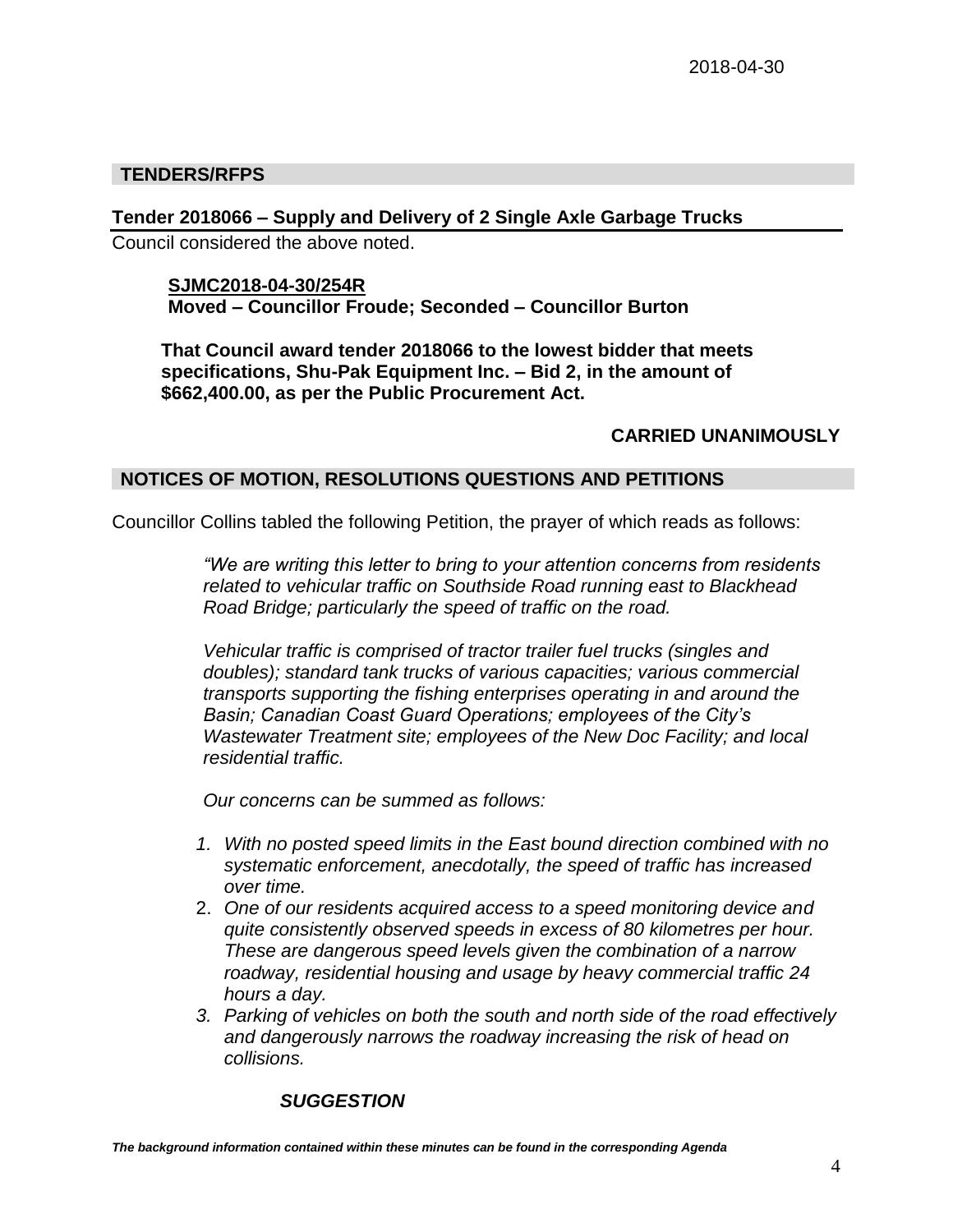### *A first step towards implementing a traffic management solution suggest the City may wish to conduct an assessment of the volume and speed of vehicular traffic.*

*The Southside Road provides access to critical infrastructure services. Losing access to these services, for any reason, for even a short period of time, would have potentially significant implications. Losing access to the road could severely impact the following services:* 

*Termination of all fuel delivery to homes and businesses on the greater Avalon Peninsula, limiting/restricting Coast Guard operations, restricting and impacting fishing enterprises on Southside Road, limiting access by Emergency Services and limiting access to the City's Wastewater Treatment Facility.*

*We respectfully are asking you, as our Ward Councillor, to communicate our concerns regarding Southside Road with the Police and Traffic Committee and work with both business and local residents to implement a plan to better manage the risk to both local residents and commercial traffic.*

*We look forward to discussing our concerns with you at your earliest opportunity."*

He requested Staff follow-up and provide a response.

#### **OTHER BUSINESS**

#### **Decision Note dated April 17, 2018 re: City of St. John's Civic Housing Action Fund**

Council considered the above noted.

#### **SJMC2018-04-30/255R**

**Moved – Councillor Jamieson; Seconded – Councillor Lane**

**That Council agree to sell 16 Empire Avenue and reinvest revenues into a Civic Housing Action Fund.**

#### **CARRIED UNANIMOUSLY**

#### **NEW BUSINESS**

#### **Decision Note dated April 26, 2018 re: Multiple Sclerosis Crosswalk**

Council discussed the above noted. Conversation ensued and Councillor Hanlon made the following Motion: